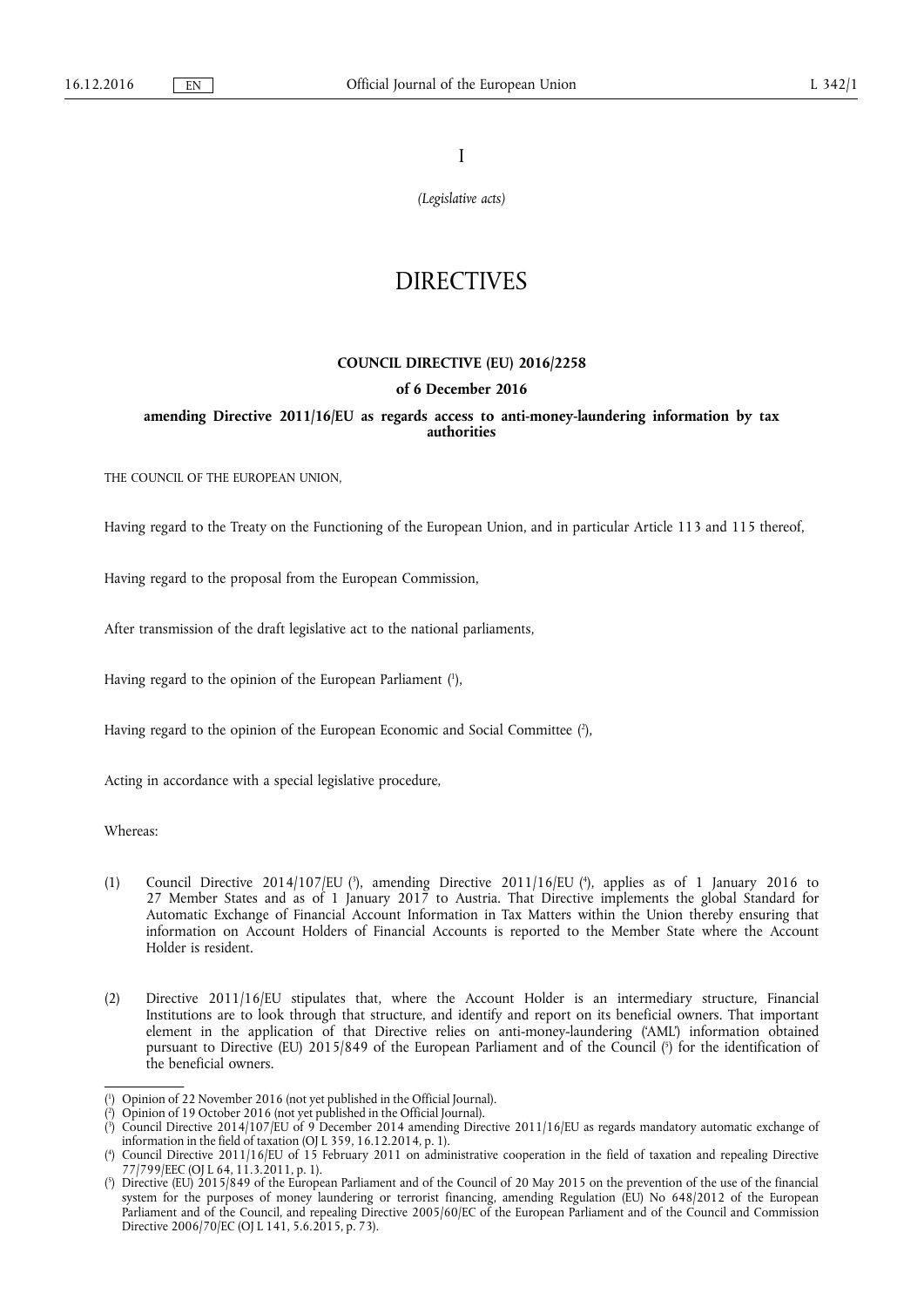(3) To ensure effective monitoring of the application by Financial Institutions of the due diligence procedures set out in Directive 2011/16/EU, the tax authorities need access to AML information. In the absence of such access, those authorities would not be able to monitor, confirm and audit that the Financial Institutions are applying Directive 2011/16/EU properly by correctly identifying and reporting on the beneficial owners of intermediary structures.

(4) Directive 2011/16/EU encompasses other exchanges of information and forms of administrative cooperation between Member States. Access to AML information held by entities pursuant to Directive (EU) 2015/849 within the framework of administrative cooperation in the field of taxation would ensure that tax authorities are better equipped to fulfil their obligations under Directive 2011/16/EU and to combat tax evasion and fraud more effectively.

- (5) It is therefore necessary to ensure that tax authorities are able to access the AML information, procedures, documents and mechanisms for the performance of their duties in monitoring the proper application of Directive 2011/16/EU and for the functioning of all forms of administrative cooperation provided for in that Directive.
- (6) This Directive respects the fundamental rights and observes the principles recognised by the Charter of Fundamental Rights of the European Union. Where this Directive requires that access to personal data by tax authorities be provided by law, this does not necessarily require an act of parliament, without prejudice to the constitutional order of the Member State concerned. However, such a law should be clear and precise, and its application should be clear and foreseeable to persons subject to it, in accordance with the case-law of the Court of Justice of the European Union and the European Court of Human Rights.
- (7) Since the objective of this Directive, namely efficient administrative cooperation between Member States and the effective monitoring thereof under conditions compatible with the proper functioning of the internal market, cannot be sufficiently achieved by the Member States but can rather, by reason of the uniformity and effectiveness required, be better achieved at Union level, the Union may adopt measures, in accordance with the principle of subsidiarity as set out in Article 5 of the Treaty on European Union. In accordance with the principle of proportionality as set out in that Article, this Directive does not go beyond what is necessary in order to achieve that objective.
- (8) The customer due-diligence procedures carried out by Financial Institutions under Directive 2011/16/EU have already started, and the first exchanges of information are to be finalised by September 2017. Therefore, in order to ensure that the effective monitoring of the application of that Directive is not delayed, this amending Directive should enter into force and be transposed as soon as possible and no later than 1 January 2018.
- (9) Directive 2011/16/EU should therefore be amended accordingly,

HAS ADOPTED THIS DIRECTIVE:

### *Article 1*

In Article 22 of Directive 2011/16/EU, the following paragraph is inserted:

'(1a) For the purpose of the implementation and enforcement of the laws of the Member States giving effect to this Directive and to ensure the functioning of the administrative cooperation it establishes, Member States shall provide by law for access by tax authorities to the mechanisms, procedures, documents and information referred to in Articles 13, 30, 31 and 40 of Directive (EU) 2015/849 of the European Parliament and of the Council (\*).

<sup>(\*)</sup> Directive (EU) 2015/849 of the European Parliament and of the Council of 20 May 2015 on the prevention of the use of the financial system for the purposes of money laundering or terrorist financing, amending Regulation (EU) No 648/2012 of the European Parliament and of the Council, and repealing Directive 2005/60/EC of the European Parliament and of the Council and Commission Directive 2006/70/EC (OJ L 141, 5.6.2015, p. 73).'.